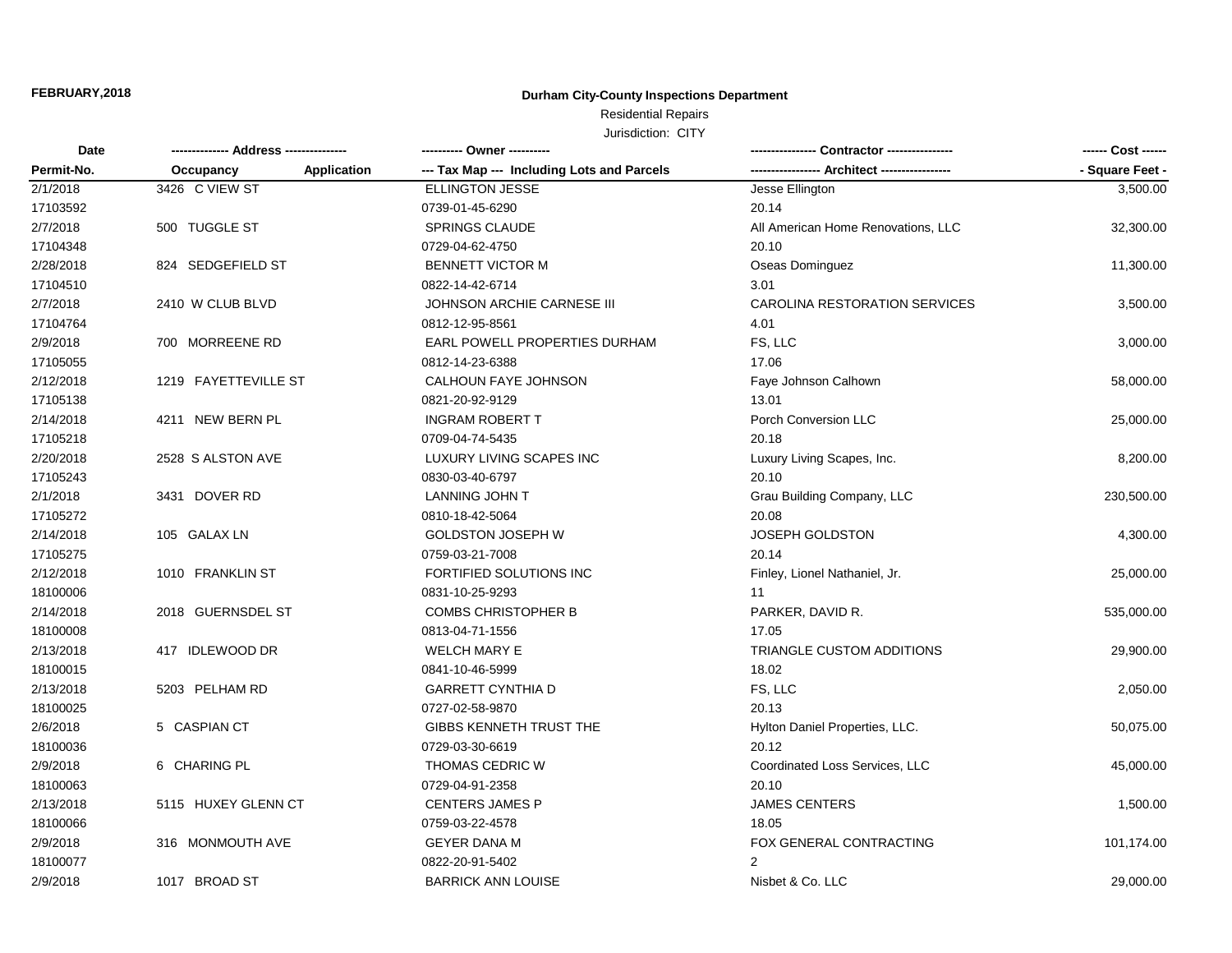## **Durham City-County Inspections Department**

## Residential Repairs

| Date       | -------------- Address --------------- |                    | ---------- Owner ----------                |                                          | ------ Cost ------ |
|------------|----------------------------------------|--------------------|--------------------------------------------|------------------------------------------|--------------------|
| Permit-No. | Occupancy                              | <b>Application</b> | --- Tax Map --- Including Lots and Parcels |                                          | - Square Feet -    |
| 18100084   |                                        |                    | 0822-14-34-7269                            | 4.02                                     |                    |
| 2/9/2018   | 616 HOLLYRIDGE DR                      |                    | CARTER JOSEPH M                            | KINGSFORD HOME IMPROVEMENT               | 39,800.00          |
| 18100109   |                                        |                    | 0824-01-26-5077                            | 16.03                                    |                    |
| 2/7/2018   | 225 GLEN EDEN RD                       |                    | SORENSON ELIZABETH JENNETTE                | FS, LLC                                  | 7,850.00           |
| 18100151   |                                        |                    | 0718-02-88-9428                            | 20.11                                    |                    |
| 2/15/2018  | 807 W TRINITY AVE                      |                    | DUKE TOWER ASSOCIATES LTD                  | <b>BH Renovations LLC</b>                | 3,300.00           |
| 18100158   |                                        |                    | 0822-20-80-2722.115                        | 3.02                                     |                    |
| 2/12/2018  | 24 GORHAM PL                           |                    | SEYMOUR EMMA JAYNE                         | Two Brothers Handyman                    | 15,200.00          |
| 18100159   |                                        |                    | 0802-02-96-3285                            | 17.06                                    |                    |
| 2/9/2018   | 128 OMEGA RD                           |                    | <b>THORNTON FREDERICK A</b>                | Production Construction Inc.             | 58,000.00          |
| 18100188   |                                        |                    | 0824-02-76-5561                            | 16.01                                    |                    |
| 2/7/2018   | 144 SOLTERRA WAY                       |                    | <b>REEVES BETH D</b>                       | FS, LLC                                  | 11,350.00          |
| 18100190   |                                        |                    | 0801-03-12-6897                            | 20.17                                    |                    |
| 2/8/2018   | 33 OAK DR                              |                    | MOYLAN BRENDAN J                           | THE MAPLEWOOD BUILDING CO., LLC.         | 130,000.00         |
| 18100205   |                                        |                    | 0821-18-31-9703                            | $\overline{7}$                           |                    |
| 2/14/2018  | 1404 AUBURNDALE DR                     |                    | <b>BLAIR MARK ALAN</b>                     | <b>LINIAN HOMES INC</b>                  | 79,000.00          |
| 18100216   |                                        |                    | 0728-04-52-2465                            | 20.13                                    |                    |
| 2/7/2018   | 1209 ORCHARD WAY                       |                    | <b>GREEN ELLA L</b>                        | SEARS HOME IMPROVEMENT PRODUCTS,         | 17,001.00          |
| 18100222   |                                        |                    | 0833-19-70-3384                            | 17.09                                    |                    |
| 2/1/2018   | 2025 SUNSET AVE                        |                    | <b>BLUM CHRISTOPHER</b>                    | <b>Barbee Construction Services, LLC</b> | 68,000.00          |
| 18100223   |                                        |                    | 0822-09-27-3190                            | 4.01                                     |                    |
| 2/12/2018  | 172 GREY ELM TRL                       |                    | LIU CHI AN                                 | ROMANOFF FLOOR COVERING, INC., T/A       | 7,800.00           |
| 18100224   |                                        |                    | 0729-01-19-1613                            | 20.11                                    |                    |
| 2/26/2018  | 1211 HAZEL ST                          |                    | TAR HEEL PROPERTIES GROUP LLC              | <b>ABBC Properties LLC</b>               | 100,150.00         |
| 18100226   |                                        |                    | 0831-06-28-8839                            | 9                                        |                    |
| 2/13/2018  | 2307 ENGLEWOOD AVE                     |                    | <b>STROUD ROBERT B</b>                     | TRINITY DESIGN BUILD INC                 | 130,000.00         |
| 18100227   |                                        |                    | 0822-13-04-8601                            | 4.02                                     |                    |
| 2/12/2018  | 2920 CHAPEL HILL RD                    |                    | COLONIAL NC LLC                            | FS, LLC                                  | 16,350.00          |
| 18100231   |                                        |                    | 0810-12-78-4260                            | 20.15                                    |                    |
| 2/7/2018   | 1805 GLENDALE AVE                      |                    | <b>BALTUS MICHAEL</b>                      | Custom Carpentry Group, Inc.             | 130,350.00         |
| 18100233   |                                        |                    | 0832-13-03-6772                            | 3.02                                     |                    |
| 2/9/2018   | 5407 RAVENSWOOD PL                     |                    | PERRY MICHAEL L                            | William F Cheek                          | 121,000.00         |
| 18100235   |                                        |                    | 0729-04-91-3908                            | 20.10                                    |                    |
| 2/1/2018   | 325 LATTA RD                           |                    | HARRIS LANE GROUP LLC THE                  | CHASE BUILDING COMPANY                   | 45,800.00          |
| 18100245   |                                        |                    | 0824-01-36-0814                            | 16.03                                    |                    |
| 2/5/2018   | 821 WILKERSON AVE                      |                    | TILLEY ALEXANDER                           | <b>Rachael Tilley</b>                    | 3,999.00           |
| 18100247   |                                        |                    | 0821-06-48-9517                            | 5                                        |                    |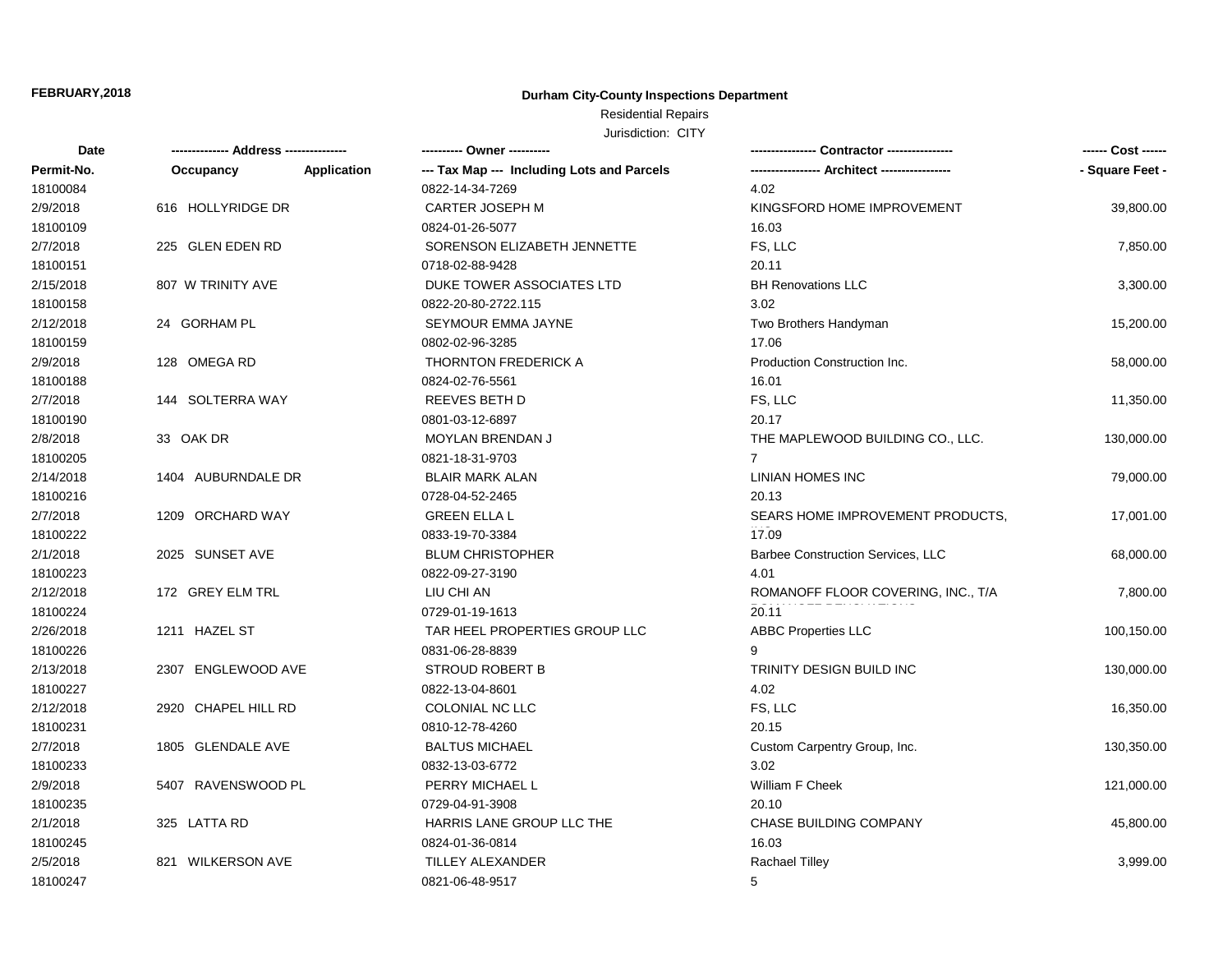## **Durham City-County Inspections Department**

Residential Repairs

| Date       |                                 |                                            |                                            |                 |
|------------|---------------------------------|--------------------------------------------|--------------------------------------------|-----------------|
| Permit-No. | <b>Application</b><br>Occupancy | --- Tax Map --- Including Lots and Parcels | -- Architect --                            | - Square Feet - |
| 2/1/2018   | 2822 PICKETT RD                 | <b>WEANT MALLIKA</b>                       | James R. Geschwindt                        | 7,400.00        |
| 18100248   |                                 | 0811-18-20-6129                            | 20.17                                      |                 |
| 2/23/2018  | 1310 SHAWNEE ST                 | <b>KOBER TYLER</b>                         | <b>Tyler Kober</b>                         | 18,365.00       |
| 18100249   |                                 | 0832-17-21-1196                            | 2                                          |                 |
| 2/7/2018   | 1411 ALABAMA AVE                | JONES JASON L                              | A.G. BUILDERS                              | 262,554.00      |
| 18100261   |                                 | 0822-09-06-1404                            | 4.01                                       |                 |
| 2/12/2018  | 4203 HULON DR                   | <b>DICKINSON CARRIE L</b>                  | VALUE BUILDING SERVICES, INC.              | 21,280.00       |
| 18100267   |                                 | 0800-01-47-0031                            | 20.17                                      |                 |
| 2/1/2018   | 1100 ELLIS RD                   | SUN HS WAREHOUSE LLC                       | Sun Hs Warehouse, LLC                      | 7,000.00        |
| 18100269   |                                 | 0830-04-73-7959                            | 20.14                                      |                 |
| 2/1/2018   | 1102 ELLIS RD                   | SUN HS WAREHOUSE LLC                       | Sun Hs Warehouse, LLC                      | 13,000.00       |
| 18100270   |                                 | 0830-04-73-7946                            | 20.14                                      |                 |
| 2/7/2018   | 109 RADCLIFF CIR                | OLIVIERI-ROBERT LUIS F                     | SEARS HOME IMPROVEMENT PRODUCTS,           | 10,307.00       |
| 18100271   |                                 | 0727-02-88-0801                            | 20.13                                      |                 |
| 2/5/2018   | 12 TULIP TREE CT                | <b>HENRY CAMILLE M</b>                     | CW of Raleigh/Durham LLC - Champion Window | 16,051.00       |
| 18100272   |                                 | 0846-03-34-2831                            | 21                                         |                 |
| 2/1/2018   | 110 N HYDE PARK AVE             | <b>COURTNEY PAUL</b>                       | <b>Advanced Structural Repair</b>          | 23,695.00       |
| 18100275   |                                 | 0831-15-53-0889                            | 10.01                                      |                 |
| 2/7/2018   | 6809 WINDING ARCH DR            | MILLER JERRY ALLEN                         | SEARS HOME IMPROVEMENT PRODUCTS.           | 20,776.00       |
| 18100281   |                                 | 0718-03-93-9587                            | 20.12                                      |                 |
| 2/7/2018   | 108 COPLEY MOUNTAIN DR          | JORDANS CONSTRUCTION INC                   | <b>KENNEDY BUILDING CO INC</b>             | 609,901.00      |
| 18100282   |                                 | 0813-01-37-7459                            | 17.07                                      |                 |
| 2/9/2018   | 6710 FALCONBRIDGE RD            | <b>GLICK MARK S</b>                        | BRW, INC.                                  | 98,002.00       |
| 18100289   |                                 | 0708-03-33-7268                            | 20.12                                      |                 |
| 2/9/2018   | 1041 LAREDO LN                  | <b>WHITLEY RICKY BRANDON</b>               | <b>Brandon Whitley</b>                     | 9,400.00        |
| 18100290   |                                 | 0850-04-72-3277                            | 18.05                                      |                 |
| 2/7/2018   | 615 WELLWATER AVE               | ATKINS STEPHEN F                           | <b>Faulkner Construction</b>               | 10,700.00       |
| 18100291   |                                 | 0860-01-06-6646                            | 18.05                                      |                 |
| 2/7/2018   | 3 SAGAR CT                      | ADAMS CRYSTAL STARR                        | <b>Faulkner Construction</b>               | 5,400.00        |
| 18100292   |                                 | 0759-03-31-4254                            | 20.14                                      |                 |
| 2/23/2018  | 505 CRAVEN ST                   | JENKINS AFFORDABLE HOMES LLC               | Tony Jenkins                               | 22,200.00       |
| 18100298   |                                 | 0833-15-63-3972                            | 17.09                                      |                 |
| 2/7/2018   | 8004 CRICHTON LN                | WATKINS MELYNDA ELLEN                      | FS, LLC                                    | 16,800.00       |
| 18100303   |                                 | 0718-03-32-4087                            | 20.12                                      |                 |
| 2/6/2018   | 3625 STONEYBROOK DR             | <b>HARGROVE JAMES P</b>                    | Freys Building & Remodeling Company        | 36,280.00       |
| 18100314   |                                 | 0813-04-51-0553                            | 17.05                                      |                 |
| 2/9/2018   | 10 ASTOR CT                     | SUMMER GARDEN LLC                          | Giuseple Finnatto                          | 5.000.00        |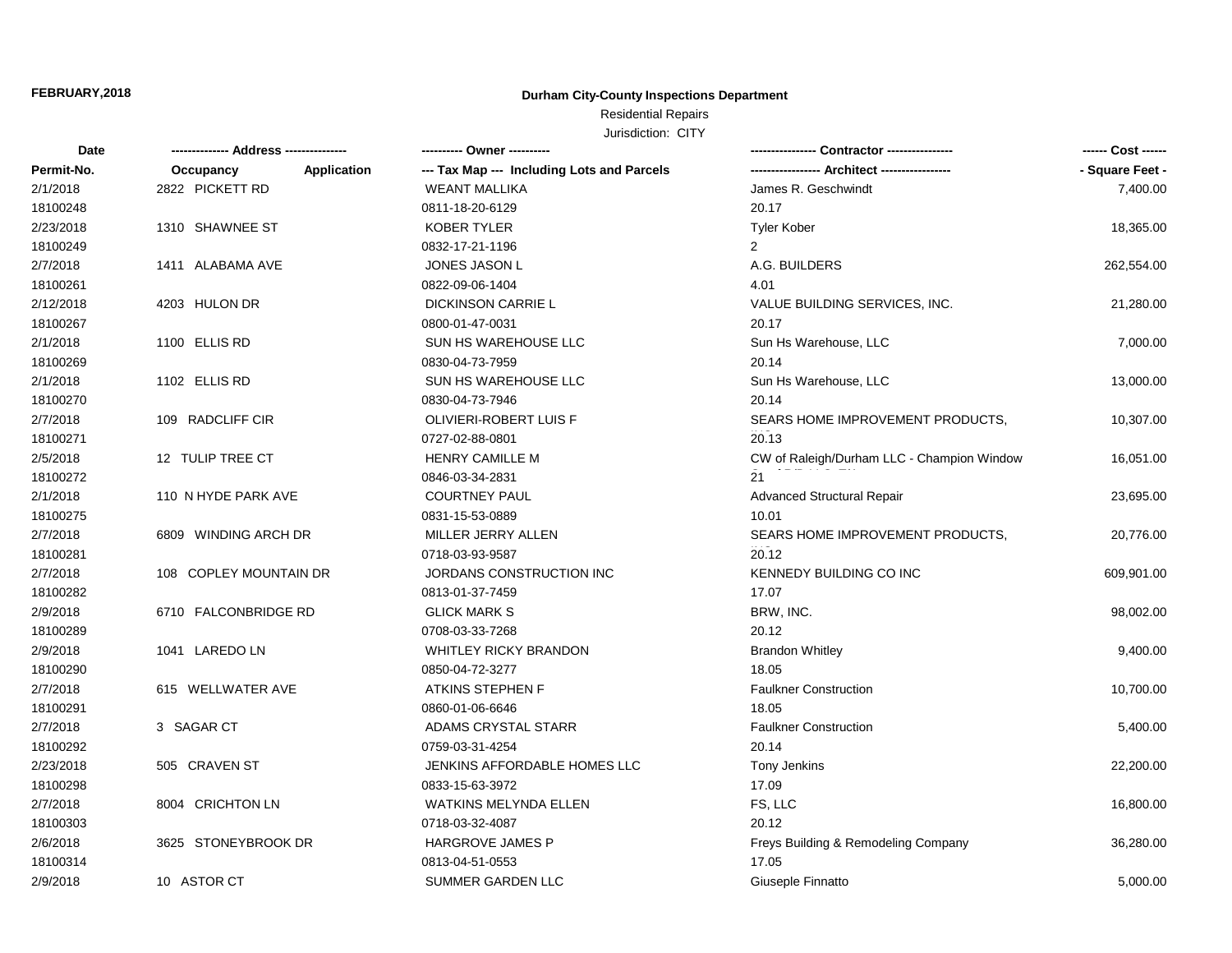## **Durham City-County Inspections Department**

# Residential Repairs

| Date       | -------------- Address --------------- | ---------- Owner ----------                |                                      | ------ Cost ------ |
|------------|----------------------------------------|--------------------------------------------|--------------------------------------|--------------------|
| Permit-No. | <b>Application</b><br>Occupancy        | --- Tax Map --- Including Lots and Parcels |                                      | - Square Feet -    |
| 18100316   |                                        | 0812-01-18-2305                            | 17.06                                |                    |
| 2/6/2018   | 3827 SOMERSET DR                       | DUENSING JONATHAN M                        | <b>CUSTOM QUALITY CARPENTRY LLC.</b> | 264,000.00         |
| 18100319   |                                        | 0719-01-28-6915                            | 20.08                                |                    |
| 2/9/2018   | 1480 BEECHAM WAY                       | <b>CHACOS BRIAN ANDREW</b>                 | FS, LLC                              | 10,500.00          |
| 18100320   |                                        | 0708-03-00-2972                            | 20.12                                |                    |
| 2/8/2018   | 2216 WHITLEY DR                        | SISTROM MARGARET MURPHY                    | TRINITY DESIGN BUILD INC             | 78,671.00          |
| 18100333   |                                        | 0821-06-30-5080                            | $\overline{7}$                       |                    |
| 2/8/2018   | 122 CELESTE CIR                        | HOCH PAUL E TRUSTEE                        | FS, LLC                              | 7,700.00           |
| 18100352   |                                        | 0708-01-36-4810                            | 20.18                                |                    |
| 2/9/2018   | 31 CREEKS EDGE CT                      | <b>HODE TOMAS</b>                          | Hollie Branch Homes, L.L.C.          | 33,500.00          |
| 18100361   |                                        | 0728-01-17-2991                            | 20.12                                |                    |
| 2/9/2018   | 1608 WARD ST                           | <b>BERNSTEIN GLENN</b>                     | <b>Cornerstone Foundation Repair</b> | 3,000.00           |
| 18100395   |                                        | 0821-18-22-5044                            | 6                                    |                    |
| 2/9/2018   | 8708 EAGLE VIEW DR                     | SIDENSTRICKER EDWARD JOSEPH                | Project 9 Designs L.L.C.             | 39,980.00          |
| 18100396   |                                        | 0718-03-11-0867                            | 20.12                                |                    |
| 2/9/2018   | 4121 BRANCHWOOD DR                     | ROGERS BRIAN M                             | Murphy Properties, LLC J.            | 4,900.00           |
| 18100398   |                                        | 0800-01-18-9274                            | 20.17                                |                    |
| 2/20/2018  | 2013 WARD ST                           | <b>RIPLEY RALPH W</b>                      | Turnlight Partners Ltd.              | 10,985.00          |
| 18100410   |                                        | 0821-17-02-8417                            | 6                                    |                    |
| 2/26/2018  | 1213 HAZEL ST                          | ABBC PROPERTIES LLC                        | <b>ABBC Properties LLC</b>           | 125,000.00         |
| 18100415   |                                        | 0831-06-28-8933                            | 9                                    |                    |
| 2/14/2018  | 1700 WARD ST                           | FEW INVESTMENTS LLC                        | Qubic, LLC                           | 36,129.00          |
| 18100416   |                                        | 0821-17-22-2075                            | 6                                    |                    |
| 2/7/2018   | 6010 MILLSTONE DR                      | MCFADDEN TORRANCE T                        | Torrance McFadden                    | 67,000.00          |
| 18100422   |                                        | 0727-01-39-0555                            | 20.12                                |                    |
| 2/8/2018   | 1009 SOPHOMORE CT                      | EZEKIAN BRIAN D                            | FS, LLC                              | 6,650.00           |
| 18100423   |                                        | 0717-02-58-0852                            | 20.12                                |                    |
| 2/8/2018   | 115 S GUTHRIE AVE                      | Y&N INVESTMENT GROUP LLC                   | Shina Yeung                          | 25,000.00          |
| 18100424   |                                        | 0831-15-63-7457                            | 10.01                                |                    |
| 2/9/2018   | 209 E LAWSON ST                        | SMITH LINDA J                              | Fernando Pena                        | 24,590.00          |
| 18100427   |                                        | 0821-20-80-1493                            | 13.03                                |                    |
| 2/8/2018   | 4028 LIVINGSTONE PL                    | PEARSON MARK W                             | FS, LLC                              | 19,400.00          |
| 18100441   |                                        | 0719-03-03-5672                            | 20.18                                |                    |
| 2/9/2018   | 1801 LIBERTY ST                        | GILDED REALTY GROUP LLC                    | Gilded Realty Group LLC              | 26,300.00          |
| 18100444   |                                        | 0831-12-75-9763                            | 10.02                                |                    |
| 2/8/2018   | 2109 ALPINE RD                         | <b>KENNEDY STEPHEN M</b>                   | FS, LLC                              | 5,600.00           |
| 18100445   |                                        | 0820-13-04-9085                            | 20.07                                |                    |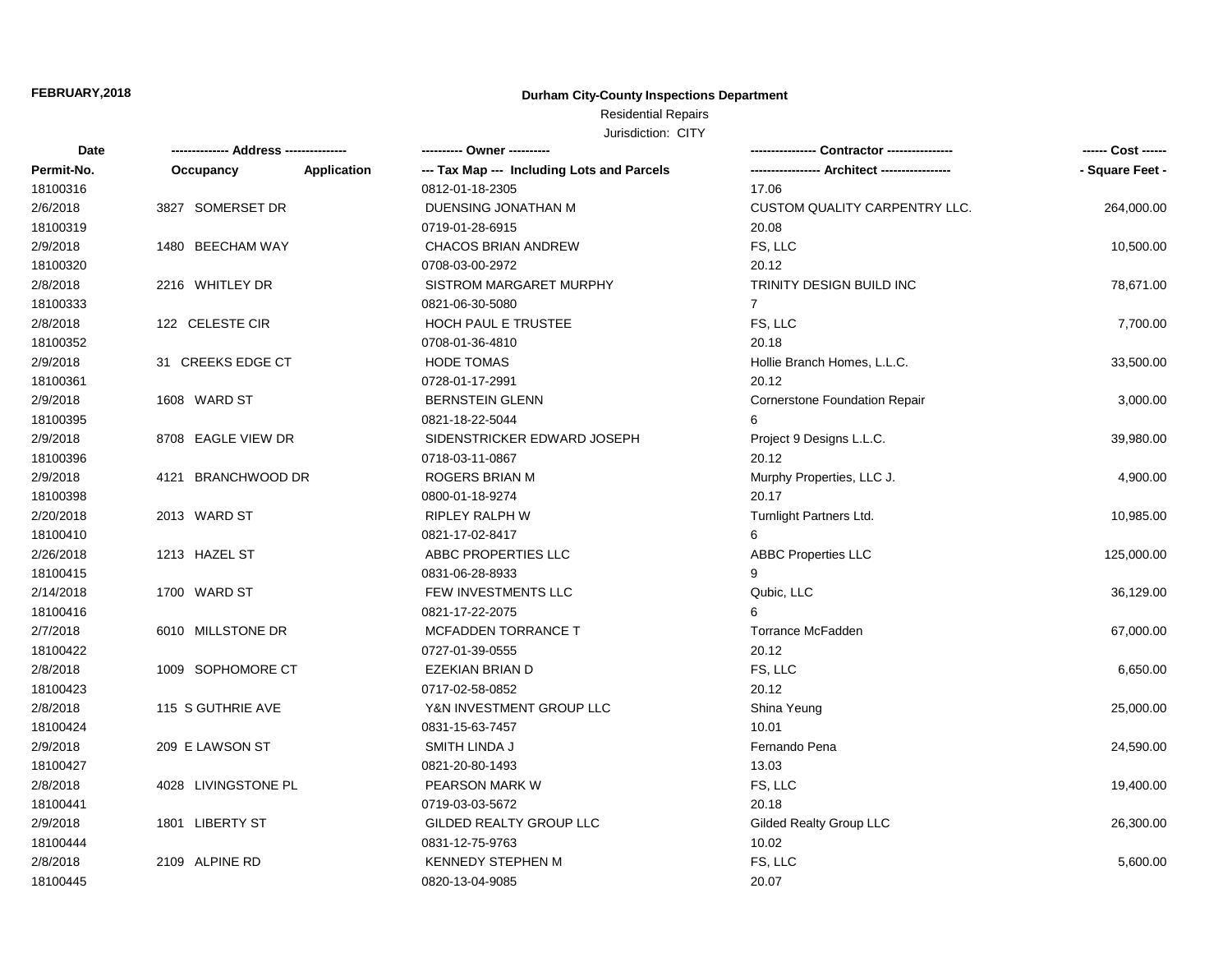## **Durham City-County Inspections Department**

# Residential Repairs

| Date       |                                 | ---------- Owner ----------                |                                               | ------ Cost ------ |
|------------|---------------------------------|--------------------------------------------|-----------------------------------------------|--------------------|
| Permit-No. | <b>Application</b><br>Occupancy | --- Tax Map --- Including Lots and Parcels |                                               | - Square Feet -    |
| 2/8/2018   | 1416 DOLLAR AVE                 | <b>CORROON MEGHAN</b>                      | FS, LLC                                       | 6,950.00           |
| 18100447   |                                 | 0822-15-64-8852                            | 3.02                                          |                    |
| 2/12/2018  | 3212 SPRUNT AVE                 | SMITH MALBERT JR FAMILY TRUST              | Turnlight Partners Ltd.                       | 4,635.00           |
| 18100448   |                                 | 0812-11-67-4194                            | 4.01                                          |                    |
| 2/12/2018  | 3412 OGBURN CT                  | KENBURN INVESTMENTS LLC                    | KENBURN RESTORATION, LLC.                     | 74,785.00          |
| 18100455   |                                 | 0801-04-71-1413                            | 20.17                                         |                    |
| 2/14/2018  | 302 N HYDE PARK AVE             | DUKE DAWGS PROPERTIES LLC                  | Olmstead Homesteads, Inc.                     | 98,000.00          |
| 18100457   |                                 | 0831-15-54-0478                            | 10.01                                         |                    |
| 2/13/2018  | 210 SOUTH BEND DR               | <b>GASTELLE PETER MARTIN TRUSTEE</b>       | <b>TG CONTRACTING</b>                         | 29,000.00          |
| 18100463   |                                 | 0717-02-77-3241                            | 20.12                                         |                    |
| 2/9/2018   | 21 HAWTHORNE DR                 | <b>JAMISON BETTY G</b>                     | FOUNDATION XPERTS, LLC                        | 10,400.00          |
| 18100477   |                                 | 0813-01-06-3387                            | 17.07                                         |                    |
| 2/15/2018  | 910 SEDGEFIELD ST               | <b>KELLEY JAMES</b>                        | LEGACY BUILDING CO., LLC                      | 1,000.00           |
| 18100499   |                                 | 0822-14-43-6443                            | 3.01                                          |                    |
| 2/15/2018  | 910 N ELIZABETH ST              | <b>GORFKLE KENNETH M</b>                   | <b>MIC Construction</b>                       | 1,000.00           |
| 18100500   |                                 | 0831-05-29-4267                            | 9                                             |                    |
| 2/26/2018  | 12 COBBLERIDGE CT               | EIBL PATRICK J                             | W. D. OSBORNE GENERAL CONTRACTOR,             | 84,500.00          |
| 18100501   |                                 | 0718-02-89-0830                            | 20.11                                         |                    |
| 2/28/2018  | 2810 ELGIN STRM                 | LANG ANITA FISHER                          | Kelly Builder, Jay M. - Jay Morgan Kelly, T/A | 125,250.00         |
| 18100502   |                                 | 119712-PP171269                            | 1.02                                          |                    |
| 2/16/2018  | 101 SPRING ST                   | NOSBUSCH DANIEL A                          | Dan Nosbusch                                  | 15,000.00          |
| 18100504   |                                 | 0840-06-37-6686                            | 18.02                                         |                    |
| 2/14/2018  | 2021 PERSHING ST                | JONES JORDAN ADDISON                       | Jordan Jones                                  | 87,000.00          |
| 18100505   |                                 | 0822-09-26-4239                            | 4.01                                          |                    |
| 2/23/2018  | 1408 SEDGEFIELD ST              | FORTIFIED SOLUTIONS INC                    | Finley, Lionel Nathaniel, Jr.                 | 13,000.00          |
| 18100508   |                                 | 0822-10-46-7382                            | 3.01                                          |                    |
| 2/8/2018   | 909 N BUCHANAN BLVD             | <b>DANIELS REBECCA</b>                     | Falcone Crawl Space & Structural Repair, LLC  | 11,045.00          |
| 18100516   |                                 | 0822-15-53-8373                            | 3.01                                          |                    |
| 2/13/2018  | 112 DUNSTAN AVE                 | MACIAS OSCAR SANCHEZ                       | Oscar Sanchez and Macias-Cristina Galvan      | 19,000.00          |
| 18100521   |                                 | 0821-20-81-2580                            | 13.01                                         |                    |
| 2/13/2018  | 702 WINDCREST RD                | CALL ALAN DOUGLAS                          | REGIONAL WATERPROOFING CO INC                 | 7,699.25           |
| 18100524   |                                 | 0728-01-26-0908                            | 20.12                                         |                    |
| 2/13/2018  | 30 KITCHNER CT                  | STEVENSON MATTHEW WILLIAM                  | REGIONAL WATERPROOFING CO INC                 | 24,201.44          |
| 18100525   |                                 | 0803-04-94-3013                            | 17.07                                         |                    |
| 2/8/2018   | 1718 EUCLID RD                  | <b>GRIGGS JUNE DODD</b>                    | FS, LLC                                       | 3,891.00           |
| 18100529   |                                 | 0728-04-81-0669                            | 20.13                                         |                    |
| 2/20/2018  | 15 STRAWBERRY RIDGE LN          | MALINOWSKI NICHOLAS JOSLIN                 | Lazarus Repair Maintenance.LLC                | 28.000.00          |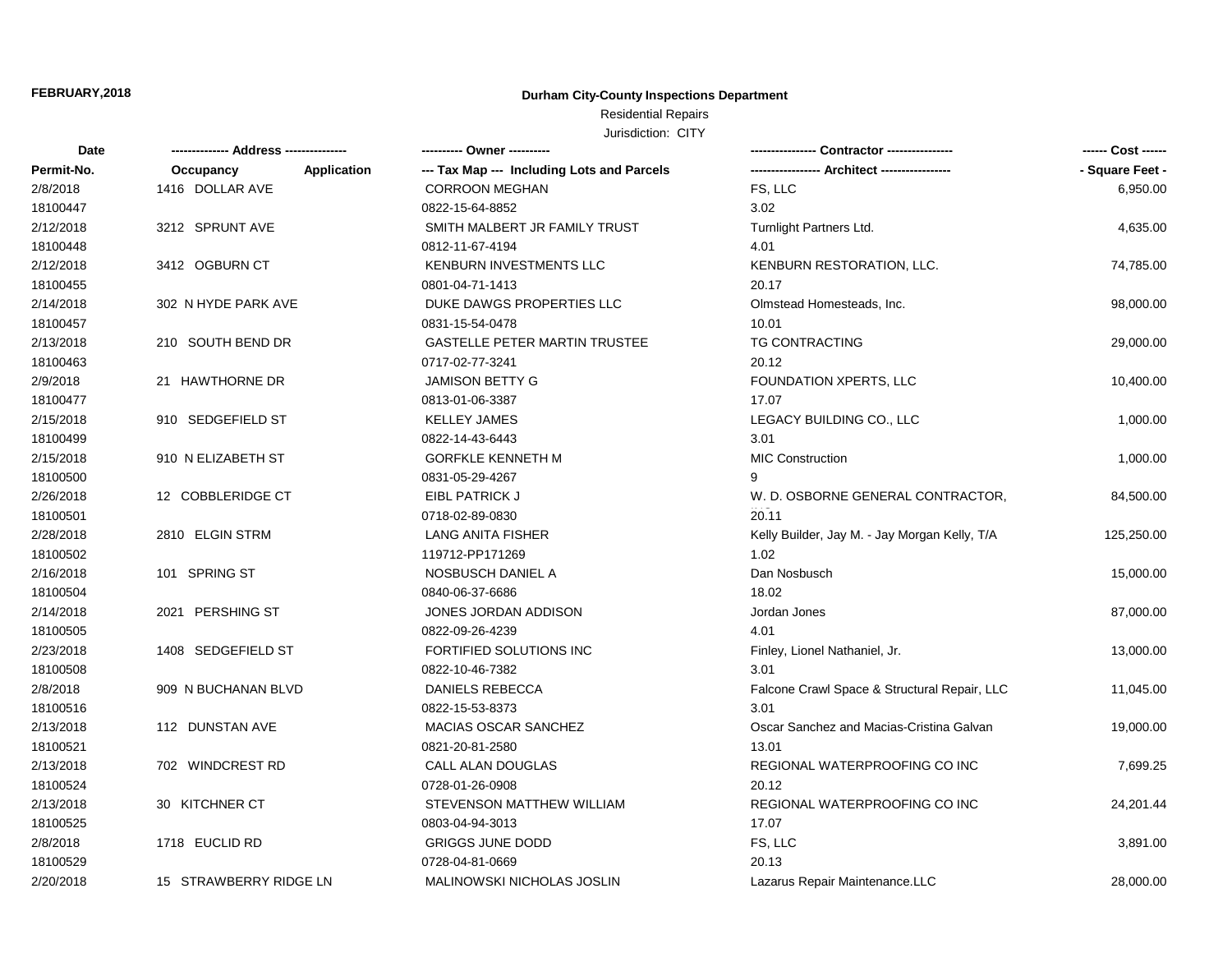## **Durham City-County Inspections Department**

Residential Repairs

| <b>Date</b> |                     |                    | ---------- Owner ----------                |                                              | ------ Cost ------ |
|-------------|---------------------|--------------------|--------------------------------------------|----------------------------------------------|--------------------|
| Permit-No.  | Occupancy           | <b>Application</b> | --- Tax Map --- Including Lots and Parcels |                                              | - Square Feet -    |
| 18100530    |                     |                    | 0718-02-69-4767                            | 20.11                                        |                    |
| 2/13/2018   | 3201 WILD MEADOW DR |                    | RADTKE RODNEY A                            | CRABTREE, D. DAVID, BLDR                     | 74,000.00          |
| 18100531    |                     |                    | 0813-16-72-8988                            | 17.07                                        |                    |
| 2/28/2018   | 2004 PERSHING ST    |                    | <b>JOLIFIC LLC</b>                         | Golden Door Properties LLC                   | 158,300.00         |
| 18100544    |                     |                    | 0822-10-26-8456                            | 4.01                                         |                    |
| 2/13/2018   | 515 CONSTITUTION DR |                    | <b>KENT GERALD DAVID</b>                   | <b>Cornerstone Foundation Repair</b>         | 8,500.00           |
| 18100547    |                     |                    | 0802-02-95-8495                            | 17.06                                        |                    |
| 2/20/2018   | 1007 W TRINITY AVE  |                    | <b>DOWLING RODERICK</b>                    | <b>HEARTRIDGE BUILDERS</b>                   | 41,000.00          |
| 18100556    |                     |                    | 0822-19-60-9830                            | 3.02                                         |                    |
| 2/13/2018   | 202 ALUMNI AVE      |                    | KAYE DONNA L                               | Triangle Renovations, Inc.                   | 19,600.00          |
| 18100560    |                     |                    | 0717-01-37-8264                            | 20.12                                        |                    |
| 2/14/2018   | 1206 N MANGUM ST    |                    | ELLIOTT BARBARA GAIL                       | Eugene Pitzer                                | 200.00             |
| 18100561    |                     |                    | 0832-17-11-5772                            | $\overline{2}$                               |                    |
| 2/14/2018   | 1032 SYCAMORE ST    |                    | <b>BRYAN C RUSSELL TRS</b>                 | Hylton Daniel Properties, LLC.               | 46,200.00          |
| 18100563    |                     |                    | 0821-18-41-0184                            | $\overline{7}$                               |                    |
| 2/27/2018   | 925 URBAN AVE       |                    | TIGHE ROBERT M                             | KENNEDY BUILDING CO INC                      | 220,379.00         |
| 18100564    |                     |                    | 0822-19-71-2976                            | 3.02                                         |                    |
| 2/15/2018   | 1115 LIBERTY ST     |                    | THAYER INVESTMENTS INC                     | NORTH CAROLINA EXTERIORS LLC                 | 1,000.00           |
| 18100568    |                     |                    | 0831-11-56-3380                            | 10.01                                        |                    |
| 2/16/2018   | 3539 RUGBY RD       |                    | WILLIAM P OWENS LLC                        | Wiles Building And Developing Inc., Broyhill | 29,000.00          |
| 18100572    |                     |                    | 0719-01-45-4728                            | 20.08                                        |                    |
| 2/20/2018   | 1104 HAVENTREE RD   |                    | <b>TORELLI MICHAEL</b>                     | Peak Energy, Inc.                            | 3,300.00           |
| 18100574    |                     |                    | 0727-04-94-5952                            | 20.13                                        |                    |
| 2/14/2018   | 3008 MONTGOMERY ST  |                    | <b>FLEURY DANVERS</b>                      | Tyrrell, Michael Joseph                      | 37,000.00          |
| 18100575    |                     |                    | 0811-19-50-7418                            | 20.17                                        |                    |
| 2/14/2018   | 907 MONMOUTH AVE    |                    | <b>EGGERS MATTHEW E</b>                    | David Johnson                                | 4,640.00           |
| 18100576    |                     |                    | 0822-20-71-6222                            | 3.02                                         |                    |
| 2/16/2018   | 510 DOWD ST         |                    | <b>JENSEN JOSHUA TRUSTEE</b>               | Gardner Roofing & Construction Inc.          | 105,000.00         |
| 18100577    |                     |                    | 0831-06-28-7905                            | 9                                            |                    |
| 2/27/2018   | 1722 N ROXBORO RD   |                    | MCLEAN MARY N R                            | Soul Shine Construction, LLC                 | 115,800.00         |
| 18100578    |                     |                    | 0832-13-23-3428                            | 2                                            |                    |
| 2/23/2018   | 311 E TRINITY AVE   |                    | <b>CATES JONATHAN</b>                      | HR Creative Home Solutions, Inc.             | 20,400.00          |
| 18100579    |                     |                    | 0832-17-21-3135                            | 2                                            |                    |
| 2/21/2018   | 1513 FAY ST         |                    | RODRIGUEZ JORGE RODRIGUEZ                  | Jorge Rodriguez                              | 22,000.00          |
| 18100580    |                     |                    | 0831-07-59-8641                            | 9                                            |                    |
| 2/15/2018   | 607 LEE ST          |                    | <b>NEWMAN TYRONE</b>                       | MCKINNEY HOME RENOVATION AND REPAIR,         | 1,000.00           |
| 18100582    |                     |                    | 0831-06-39-0639                            | 9                                            |                    |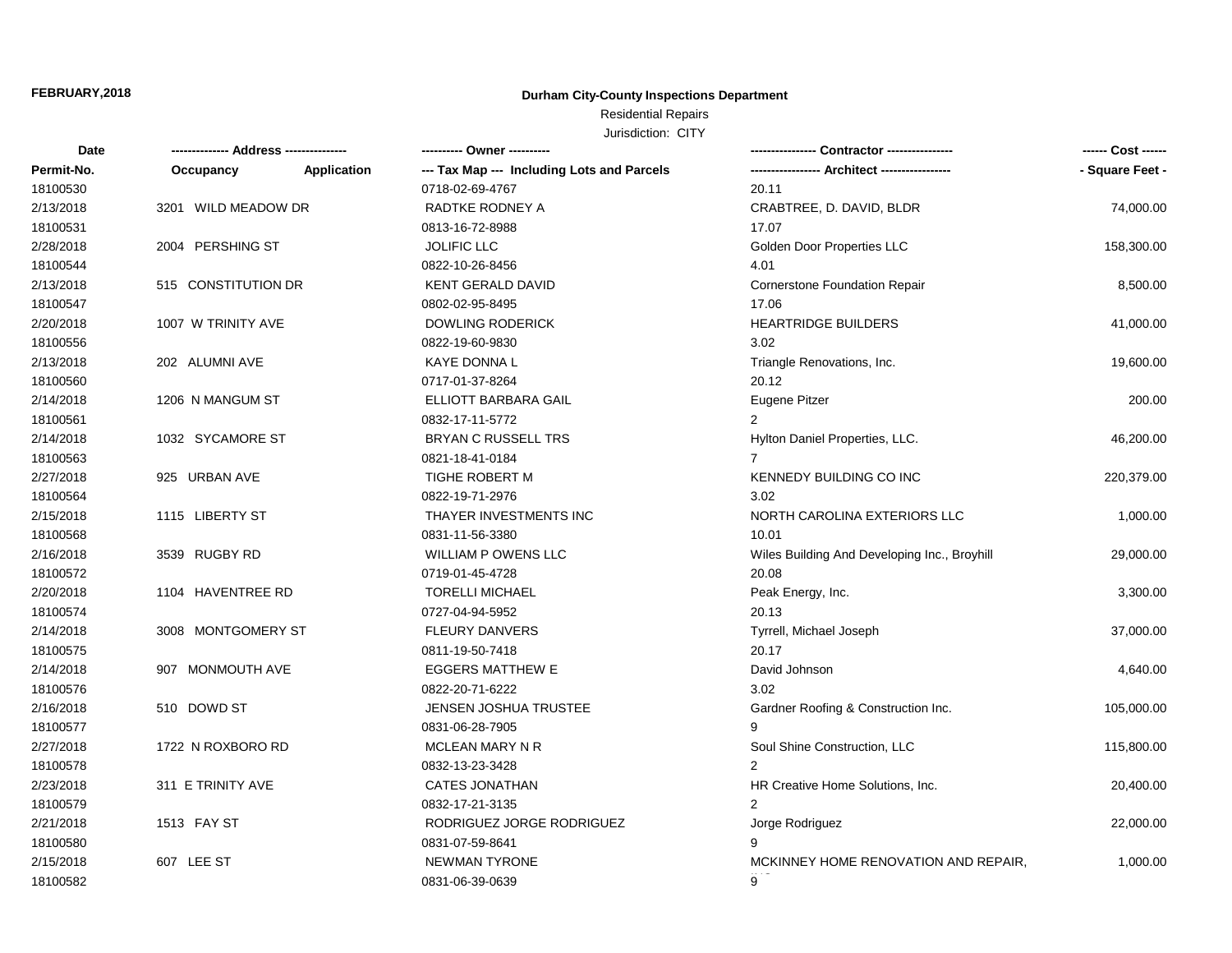## **Durham City-County Inspections Department**

## Residential Repairs

| Date       |                          | ---------- Owner ----------                |                                   | ------ Cost ------ |
|------------|--------------------------|--------------------------------------------|-----------------------------------|--------------------|
| Permit-No. | Application<br>Occupancy | --- Tax Map --- Including Lots and Parcels |                                   | - Square Feet -    |
| 2/20/2018  | 1020 ROSEDALE AVE        | CITYLINK REAL ESTATE SOLUTIONS             | Durham Building Company, LLC      | 1,000.00           |
| 18100585   |                          | 0821-10-35-0466                            | 5                                 |                    |
| 2/20/2018  | 1510 SOUTH ST            | <b>WILLIAMS ADRIEL EST</b>                 | CHAD PERRY                        | 1,000.00           |
| 18100590   |                          | 0821-19-71-1240                            | 13.03                             |                    |
| 2/14/2018  | 6 SUMMERTIME CT          | <b>FAULKNER ERIC C</b>                     | FS, LLC                           | 3,200.00           |
| 18100600   |                          | 0719-03-31-2841                            | 20.08                             |                    |
| 2/14/2018  | 2601 ROLLING PINES AVE   | FLETCHER LILLIE K                          | FS, LLC                           | 8,750.00           |
| 18100601   |                          | 0749-04-74-1043                            | 18.05                             |                    |
| 2/19/2018  | 5401 RAVENSWOOD PL       | HARVEY EUGENE J                            | Abtak of Durham Inc.              | 28,000.00          |
| 18100603   |                          | 0729-04-92-0179                            | 20.10                             |                    |
| 2/26/2018  | 1209 ALABAMA AVE         | LEVEILLE ARLENE G                          | Arlene Leveille                   | 5,050.00           |
| 18100604   |                          | 0822-09-05-0650                            | 4.01                              |                    |
| 2/16/2018  | 1510 LATHROP ST          | LION PROPERTIES OF NC LLC                  | <b>Advanced Structural Repair</b> | 6,875.00           |
| 18100606   |                          | 0831-11-66-9260                            | 10.02                             |                    |
| 2/16/2018  | 810 W KNOX ST            | KOMISAR JONATHAN                           | Jonathan Komisar                  | 64,350.00          |
| 18100616   |                          | 0822-16-83-4752                            | 3.02                              |                    |
| 2/16/2018  | 3843 NORTHAMPTON RD      | <b>REED STEPHEN DIKEMAN</b>                | <b>Advanced Structural Repair</b> | 8,446.00           |
| 18100627   |                          | 0719-01-19-2751                            | 20.08                             |                    |
| 2/20/2018  | 120 HILLSIDE AVE         | <b>BARNES KIONI A</b>                      | Sierra Structures, Inc.           | 11,960.00          |
| 18100628   |                          | 0821-16-84-1287                            | 12.01                             |                    |
| 2/28/2018  | 821 WILKERSON AVE        | <b>TILLEY ALEXANDER</b>                    | PARKER, DAVID R.                  | 334,000.00         |
| 18100632   |                          | 0821-06-48-9517                            | 5                                 |                    |
| 2/16/2018  | 1011 ONSLOW ST           | JOBE SARAH C                               | Simply Right Exteriors LLC        | 23,500.00          |
| 18100642   |                          | 0822-15-54-1098                            | 3.01                              |                    |
| 2/23/2018  | 11 HASTINGS SQ           | HOWARD JEFFREY C                           | PARKER, DAVID R.                  | 86,885.00          |
| 18100644   |                          | 0810-14-44-5192                            | 20.15                             |                    |
| 2/23/2018  | 1122 STONEBRIDGE DR      | <b>GRIER STEVEN C</b>                      | CRABTREE, D. DAVID, BLDR          | 181,500.00         |
| 18100645   |                          | 0846-03-13-7551                            | 21                                |                    |
| 2/19/2018  | 4425 SUNNY CT            | RICE JOHN R                                | BERCON BUILDING COMPANY           | 65,070.00          |
| 18100646   |                          | 0803-02-85-3357                            | 17.07                             |                    |
| 2/19/2018  | 613 E LAVENDER AVE       | COUNTY OF DURHAM                           | Kevin Harnish                     | 28,500.00          |
| 18100649   |                          | 0832-06-47-2677                            | 1.01                              |                    |
| 2/23/2018  | 600 CONSTITUTION DR      | <b>WISMER WILLIAM C</b>                    | <b>Build Moore Exteriors, LLC</b> | 89,454.00          |
| 18100665   |                          | 0802-02-95-6257                            | 17.06                             |                    |
| 2/22/2018  | 1717 KIRKWOOD DR         | ELLER AMY M                                | Marcoplos Construction, iNC.      | 24,920.00          |
| 18100681   |                          | 0823-13-14-9409                            | 17.05                             |                    |
| 2/23/2018  | 5411 STARDUST DR         | <b>MCINDOO THOMAS</b>                      | FS, LLC                           | 2,850.00           |